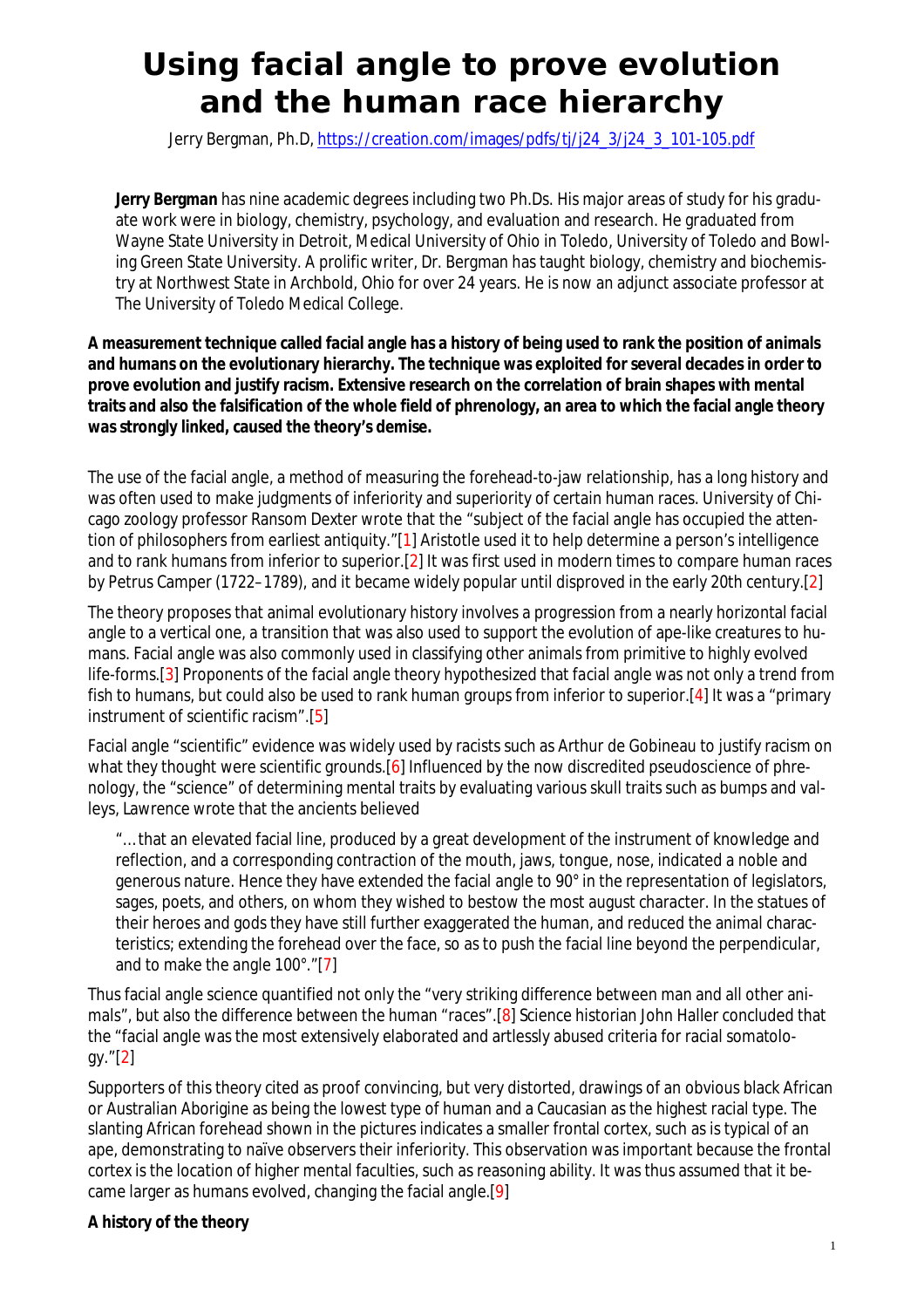The first angular measurement system devised for the comparative study of human crania was devised by the renowned Dutch anatomy professor Petrus Camper in his 1792 Dissertation on the Natural Varieties Which Characterize the Human Physiognomy.[10,11] His system exerted such a profound influence on the development of the physical anthropology field that he is often called "the grandfather of scientific racism".[12] One study Camper completed involved comparing the heads modelled by the ancient Greek sculptors with those drawn by Dutch and Flemish artists.[13]

An observation he made from this study was to note that, judging by the sculptures, which are now known to be inaccurate, the face profile of the heads of famous Greek men was much steeper than that of Dutch and Flemish heads. He then extended the comparison to animals and discovered that the jaw structure was important in determining the head and face angle. Camper concluded that, by comparing "heads of the Negro and the Calmuck to those of the European and the ape", a line could be

"… drawn from the forehead to the upper lip that indicates a difference in the physiognomy of these peoples and makes apparent a marked analogy between the head of the Negro and that of the ape. After having traced the outline of several of



Figure 1. A common example of facial angle (from Jeffries, ref. 4).

these heads on a horizontal line, I added the facial lines of the faces, with their different angles; and immediately upon inclining the facial line forward, I obtained a head like that of the ancients; but when I inclined that line backwards, I produced a Negro physiognomy, and definitively the profile of an ape, of a Chinese, of an idiot in proportion as I inclined this same line more or less to the rear."[14]

Harvard professor Stephen Jay Gould wrote that Camper's famous

"… treatise is remembered today for one primary achievement—the definition of the so-called facial angle, the first widely accepted measurement for comparing the skulls of different races and nationalities. Camper's facial angle is the traditional beginning of craniometry, or the science of measuring human skulls, a major sub-discipline of physical anthropology."[12]

Although the facial angle hypothesis became a major plank for racists that is still used today, Meijer concludes that, because Camper was a creationist, the accusation that he "introduced a measurement that sanctioned the opinion that the African was racially inferior" is incorrect.[15] Camper believed that all races were descended from Adam and Eve, and, thus, all are brothers and equal.[16] The racist interpretation of his idea came later, especially after Darwin published his Origin of Species in 1859. Nonetheless, Camper's research was the basis of the later work that eventually became scientific racism.

Another researcher, Dr Charles White, took an interest in facial angle when he noticed that a friend's skull collection could be lined up by facial angles and, starting with the smallest facial angle, the result was a progression from monkey, to orangutan, to African, to American Indian, to Asiatic, and last, to an European.[17] White then reasoned that Europeans were the highest and Africans the lowest on the evolutionary scale.[17] White concluded "that Nature would not employ gradation in one instance only, but would adopt it as a general principle."[17]

White then composed a "lengthy catalogue of the particular ways in which the Negro more closely resembled the ape than did the European."[17] He concluded a major difference was that Africans had a smaller brain capacity than Europeans. He eventually produced an enormous study called An Account of the Regu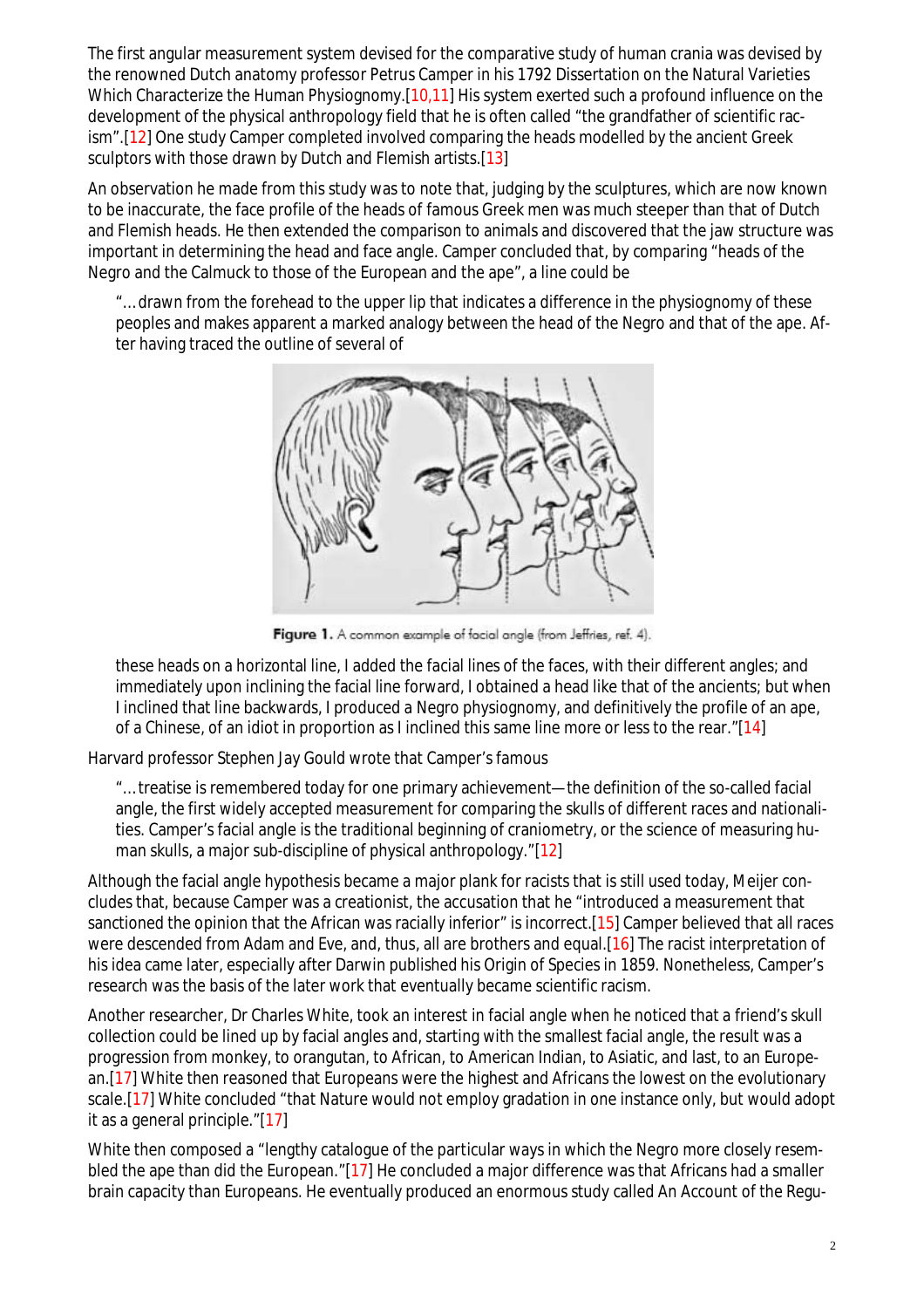lar Gradation in Man, and in Different Animals and Vegetables; and From the Former to the Latter (1799). In this book he wrote that every person who has studied Natural History

"… must have been led occasionally to contemplate the beautiful gradation that subsists amongst created beings, from the highest to the lowest. From man down to the smallest reptile … Nature exhibits … an immense chain of beings, endued with various degrees of intelligence and active powers, suited to their stations in the general system."[18]

Jordan concluded that White's work was critical in spreading scientific racism:

"Dr. Charles White's book was of considerable importance not only because it was read (not widely but in important quarters) in America but because it established a striking precedent for grounding opinions about the Negro in the ostensibly ineluctable facts of comparative anatomy. His case for Negro inferiority rested upon an unprecedented if not always reliable array of physiological detail."[19]

Other researchers, such as German anatomist Samuel Soemmerring, continued this line of research until a

"… racial hierarchy now seemingly based on genuinely scientific insights was established, and 'Camper's facial angle' became the means most often used in physical anthropology to demonstrate the superiority of the White race."[20]

The facial angle idea was soon incorporated into phrenology. For example, an article in The Phrenological Journal by an author given as "Cranium" includes the illustration commonly found in 19th century literature ranking life from simple to complex, from snakes to humans. It also ranks humans from inferior to superior.[21] The author shows photos of actual skulls of a "civilized" Caucasian and an African, that he called a "savage", one of "the lower classes of men" (see figure 2).[22]

#### **How facial angle was measured**

The common method of determining facial angle was to draw a line from the occipital condyle along the floor of the nostrils, which was then intersected by a second line that touched the most prominent parts of the forehead and upper jaw. The intersected angle is called the facial angle.[23] The angle supposedly ranged from under 70° for Africans to about 100° for the highest race, the Caucasians.[2] This measurement was used by evolutionists for decades to prove an inferiority-superiority hierarchy and is still used in racist literature today.[24]



**Figure 2**. Camper's facial angle diagram (from Camper, ref. 10).

Professor Dexter wrote that, although in the West the facial angle theory has occupied the attention of philosophers since antiquity, he concluded that facial angle proponents now had evidence of the intellectu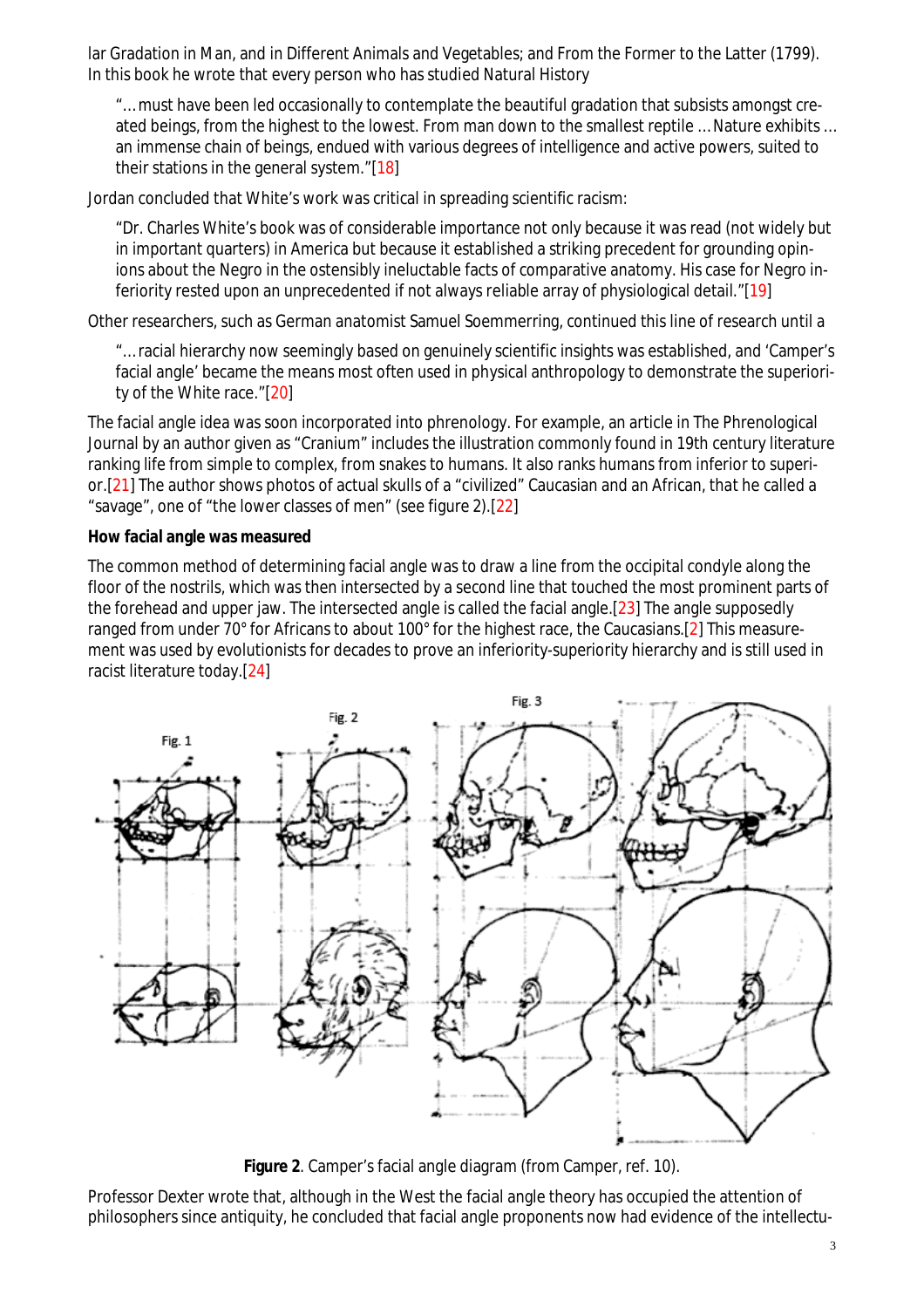al differences in human races and, thus, had proof of the theory's validity (1874, p. 588).[1] He then explained how facial angle is related not only to intelligence and brain complexity, but to the evolutionary progression of human traits. His major conclusion was that evolution from the lowest to the highest vertebrate progressed through almost "imperceptible variations", as Darwin's theory required.[25] He concluded: "In every vertebrate animal … are two factors, the physical and mental; the facial angle is the typical expression or exponent of the relative strength or condition of each."[26] The racial implications were very clear:

"The profile of the idiot is … next introduced in the cut, to illustrate the influence upon the size and shape of the cranium, or skull, that an arrest of brain development has wrought, and which corresponds to the mental manifestations of its subject."[26]

Even the level of "stupidity" of a human was associated with the facial angle—the greater the angle, the more stupid the subject.[27] Dexter then presented three human profiles that "represent the savage, the half-civilized, and the cultivated races of man." The first view, the picture

"… next to the view of the idiot, is a drawing from a correct engraving of the celebrated North American Indian chief Black Hawk, and corresponds in brain capacity, facial angle, and mental powers, very nearly to the other savage races, viz., the Malayan and Ethiopian. The next that is represented in the cut is the half-civilized Mongolian race, illustrating very nicely the ratio of the two factors physical and mental. The last is the representation of the highly-cultivated Caucasian race, and is a correct profile view of one of the most illustrious statesmen that this or any other nation ever possessed—that of Daniel Webster."[26]

For adult humans, the facial angle varied from 65° to 85°, and the former is close to monkeys (see figure 4). Furthermore the angle can be extended beyond humans "as the Greeks have done in their representations of the Deity" but beyond 100°

"… the head would appear deformed. That angle, according to Camper, constitutes the most beautiful countenance; and hence he supposes the Greeks adopted it. 'For,' says he, 'it is certain no such head was ever met with, and I cannot conceive any such should have occurred among the Greeks, since neither the Egyptians, … nor the Persians, nor the Greeks themselves, ever exhibit such a formation on their medals, when they are representing the portrait of any real character.'"[28]

Another researcher, Professor John Kennedy, compared the baboon and an African, finding that the baboon facial angle is about 58°, the African 70°, and the European 80°.[29] By 1898 the facial angle was used to measure human "degeneracy". Talbot noted that a chimpanzee has a facial angle of 40° to 50° because the jaw occupies two-thirds of the skull and the brain only one third. Africans had angles of close to 70° compared to 75° to 80° for Caucasians because the brain was encroaching and the jaw receding.[30] Although Talbot agrees that the general facial angle is solid evidence for macroevolution, he concluded it is "not an ideal from whence to study face degeneracy"—other factors, such as the shape of the ear pina may be more important.[31]

## **Demise of the theory**

Even in 1848 it was recognized that facial angle measurement was "one of the most simple (though often insufficient) methods of expressing … the relative proportion of the cranium and face."[8] Lawrence noted that normal maturation changes the facial angle— for children the facial angle was as high as 90°—a factor often ignored in research in this area. Other factors that caused the demise of the theory include the advancement of scientific knowledge, the Civil Rights Movement, and a realization that the drawings used to illustrate the idea were horribly distorted, as is obvious in figures 2, 3 and 4.

One of the first opponents of the facial angle theory, as well as the 'Negro-inferiority' claim, was President Samuel Stanhope Smith of Princeton University. His motivation was his belief that a "sound study of natural philosophy could only confirm the revealed Word" of God. He concluded that all "mankind constituted a single specie and that human varieties had come to differ in appearance through the operation of natural causes."[32] He then attempted to challenge Charles White and others, concluding that his critics

"… failed to take into account the changes which the American environment was producing especially in domestic slaves and free Negroes. Was the formation of the jaw, the teeth, or the nose of the Negro of inferior quality? … 'in the United States, the physiognomy, and the whole figure and personal appearance of the African race is undergoing a favorable change.' … but among the domestics of the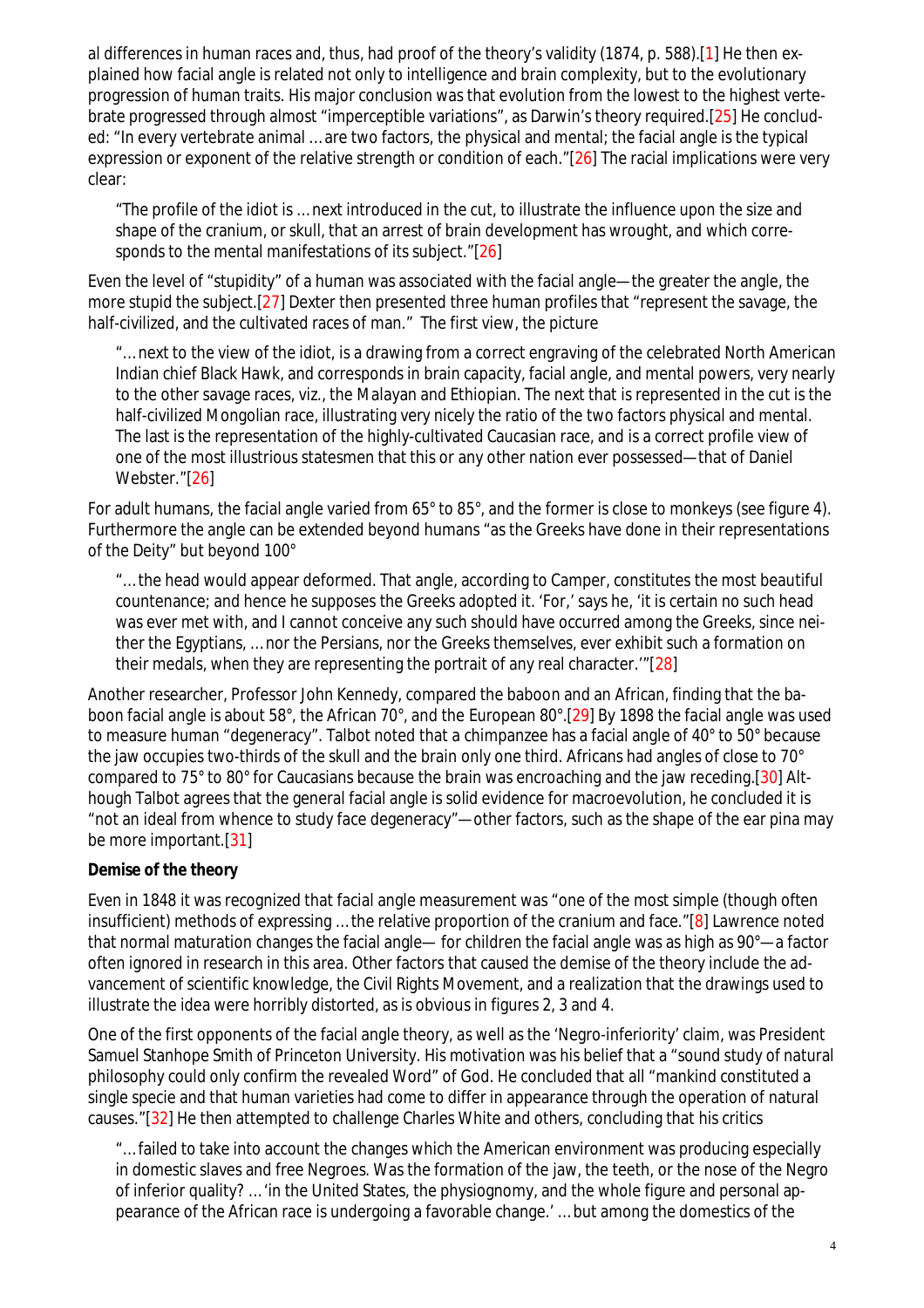South and even more among the free Negroes of Princeton are limbs 'as handsomely formed as those of the inferior and laboring classes, either of Europeans, or Anglo-Americans.'"[33]

Smith added that "All this was written in defense of the Negro, but in effect Smith was denying inherent inferiority while conceding present inferiority."33 Smith, Jordan concludes, was actually affirming human "equality in the brotherhood of man as embedded in the story of Genesis."[34] When skeptics objected to the racial implications of the face angle theory on the basis of the Bible's account of creation, White and others argued that the Bible is not a "handbook of natural history".[35] Nonetheless, more and more research has documented the fact that analysis of careful measurements showed that the theory was false because there were far too many exceptions to make valid generalizations.

#### **Historical influence in the propagation of evolution**

Like many ideas (Haeckel's embryos, Piltdown man, etc.) the facial angle was vital in the early years to propagate evolution, yet its falsification did not result in the demise of evolution. Evolution had already gained prominence in the public arena, and it was plastic<sup>[36]</sup> enough to abandon many of the major 'pillars' that established it in the public consciousness in the first place. It was also important in justifying racism for generations even after it was shown to be wrong. Stepan notes that the facial angle "was maintained as a central measure of racial worth" for many decades after it was falsified.[37] Meijer wrote that the facial angle theory "was used to support highly speculative racial theories more then a century after" Petrus Camper died.[38] Unfortunately, the historical importance of such ideas for evolution and racism has to some extent been conveniently "forgotten".[39] Fortunately, persons such as Stephen Jay Gould and others occasionally remind us of the historical importance of the facial angle idea for both evolution and racism.

## **Summary**

The facial angle system was widely considered valid for both documenting and demonstrating the evolution of all life from single cells.[40] Even animals were classified as close to, or far away from, humans by their facial angle.[41] Furthermore, the facial angle was "one of the main initiators of racial craniology, which emerged during the nineteenth century" to justify racism.[10]

As research accumulated, though, the evidence increasingly documented the fact that far too many exceptions existed. Often only cases that supported the theory were selected, and those that did not were ignored. Another reason for its demise was that facial angle has long been connected with phrenology, the now discredited



Figure 3. An example of facial angle in a phrenology article (from Cranium, ref. 21).



Figure 4. An example of a bluntly evolutionary racist use of the facial angle concept drawn after the publication of Darwin's 1871 book The Descent of Man (from Dexter, ref. 1, p. 589).

'science' of determining personality by evaluating skull bumps and indentations.[42]

#### **References**

- 1. Dexter, R., The facial angle, Popular Science Monthly 4:588, 1874.
- 2. Haller, J., Outcasts from Evolution, University of Illinois Press, Chicago, IL, p. 9, 1971.